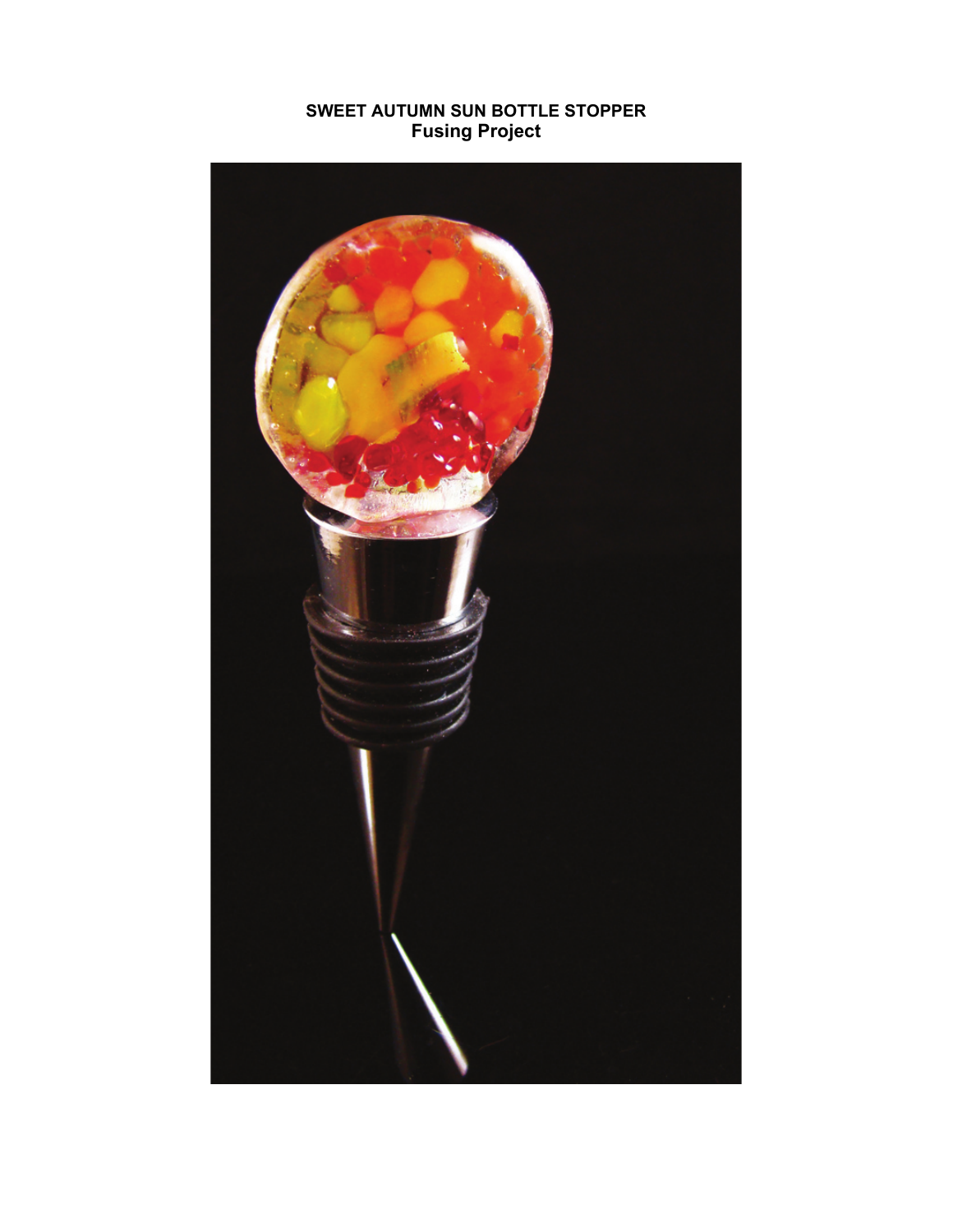PROJECT TITLE: Sweet Autumn Sun Bottle Stopper -------------------------------

DESIGNED BY:

Jeanne Baruth

------------------------------- SKILL LEVEL: *(Adult 1-5: 1 being the easiest, 5 being most difficult)* 3

------------------------------- TIME TO COMPLETE:

2 1/2 hours

------------------------------- ROMANCE COPY:

------------------------------- PROJECT TIP:

------------------------------- INSTRUCTIONS:

Use a glass cutter to cut a 1 1/4" clear circle.

## *Scoring a Circle*

1. Circles can be scored freehand or with a circle cutter. To score freehand, use a marker and draw desired circle size on the glass surface.

2. Line up the cutting wheel with the intended score line. Apply light to moderate pressure to the cutting wheel and push away, following the perimeter of the circle. *Do not rescore or overlap score lines. Do not move your cutter back and forth on the glass. One even score is all it takes.* 

3. Turn the glass over onto a piece of corrugated cardboard or towel with the score line facing down. 4. Use your finger, press along the score line. You will see the score "run" or appear to crack ever so slightly.

5. Turn the glass back over, with scored side up. Since the nature of a glass score is to travel in a



straight line, score tangent lines from the outside curve of the circle to the glass edge. A tangent line should "just touch" the outside curve of the circle. Run each of these tangent score lines with a running pliers or hands. Circle should breakout smoothly.

Clean glass using paper towel moistened with water. Completely dry the surface of the glass with a lint free cloth.

Next, cut a 2" X 2" piece of kiln paper. Remove the lid from the Fuseworks™ Kiln. Place the kiln paper on the kiln base.